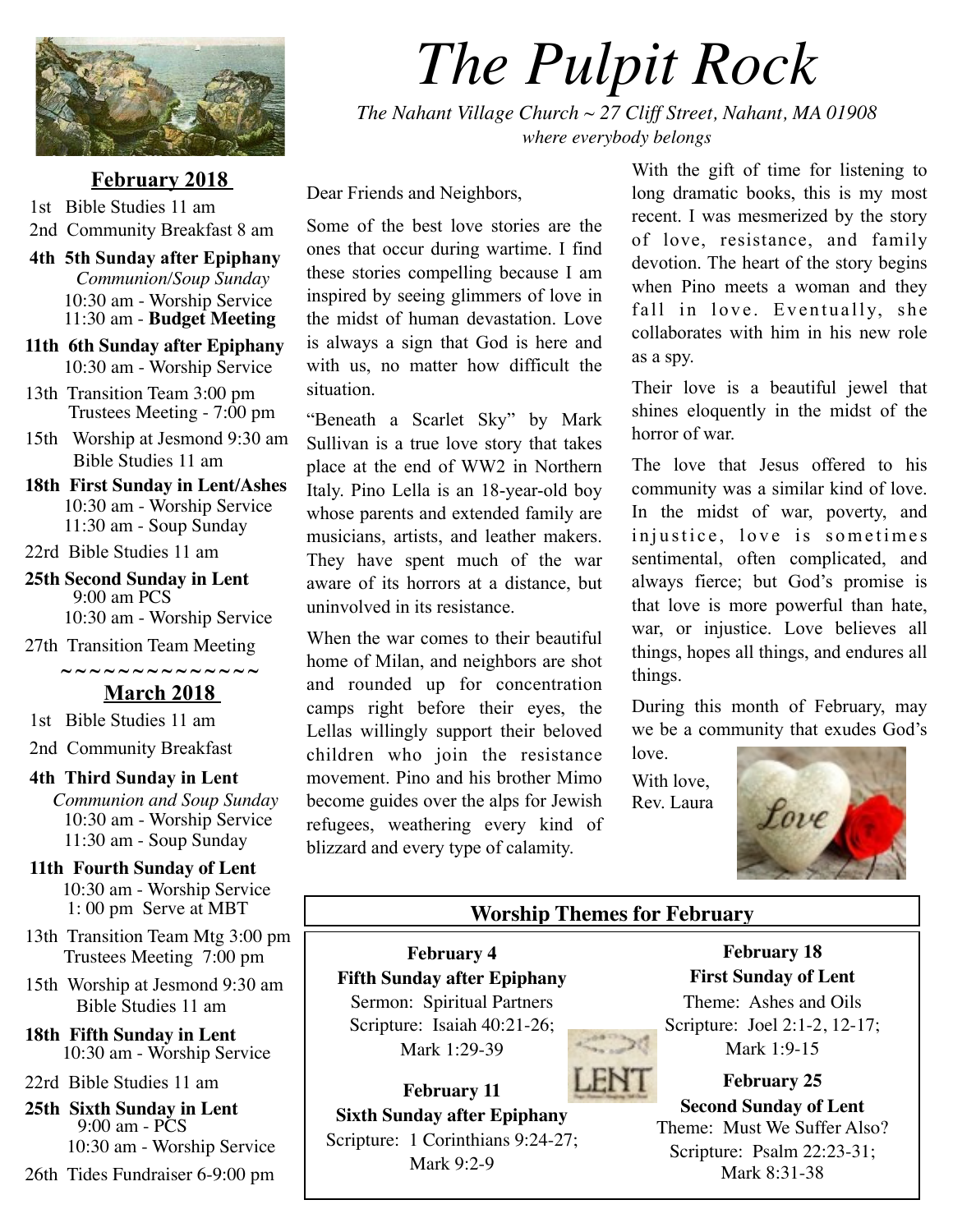# **A message from your Co-Moderators**

The Devil may be in the details, but God is in the options…

During Reverend Laura's homily on Jan. 7<sup>th</sup>, she talked about Nahant Strong. She was referring to the fact that so many of us braved the severe cold and made it to church that morning.

She stressed the importance of the church being open and the parishioners making the *choice* to show up, even on one of the coldest days of this winter.

> *In the bleak midwinter, Frosty wind made moan, Earth stood hard as iron, winter like a stone,*

The importance is evident in worship, companionship and staying strong together.

We come out to support and nourish each other. We are each other's community, but mostly we are a church family. This is not just about accepting our diversity; it's about celebrating our variety.



*In the bleak midwinter, a stable place sufficed, The Lord Gold Almighty, Jesus Christ,*

Just as in the rest of the world, there are people in Nahant who are struggling.

Some struggles are so very apparent. Some keep their struggles to themselves.

All of these challenges hopefully met with kindness and gentleness.

> *What can I give him, poor as I am? If I were a shepherd, I would bring a lamb; if I were a Wise Man, I would do my part; yet what I can I give him: give my heart.*

As Rev. Laura pointed out, "God is within us and without us."

God is in the hard, the easy, the cold and the warm, in sorrow and Joy, sun and rain.

We have the option how we are to approach It; with love and compassion, or with anger and fear. God is in every single word we say, and every single word we don't.

Respectfully yours, Rich Stevens and Maria Welsh

# **February Nahant Community Breakfast**

The February breakfast will be held on **Friday, February 2nd**. The presenter will be Town



Administrator Jeff Chelgren who will be offering the "State of the Town" presentation which provides an overview of the finances of the Town, the projected budget for FY2019 (starting as of July 1, 2018), and reviews the draft warrant articles expected to appear on the April 28, 2018 Annual Town Meeting warrant. Although the information is in development, it

allows the public an opportunity to understand the challenges and successes facing our community.

The free breakfast is held at 8 a.m. Please plan to come for a hearty breakfast, an informative presentation and wonderful camaraderie. All are welcome. Spread the word and bring a family member or friend.

Arrangements for transportation of elders to and from the breakfast may be made by calling the Tiffany Room a few days in advance of the breakfast at 781-581-7557.

Also, mark your calendar for the **March 2nd** breakfast which will feature a presentation by the North Shore Center for Cosmetic Dentistry on the latest developments in dentistry.

The presentation by the Nahant Police Department on Scams cancelled in January due to snow has been rescheduled for the **April 6th** breakfast.

Cal and Marrit Hastings Community Breakfast Coordinators

## **Silent Movie**



The evening was a complete delight, starting with a fabulous potluck supper. The Charlie Chaplin's *Gold Rush* silent movie was the highlight of the evening, with Rob Humphreville providing live accompaniment. He considers silent movies in Nahant as "one of his favorite gigs. The audience is always so enthusiastic and appreciative."

Many thanks to those who helped make this another successful and fun event: Herb Motley for providing the larger screen and made the projector work, Chris and Margaret Alexander, Olivia Brand, and Roz and Andy Puleo for helping with the cleanup after the potluck supper.